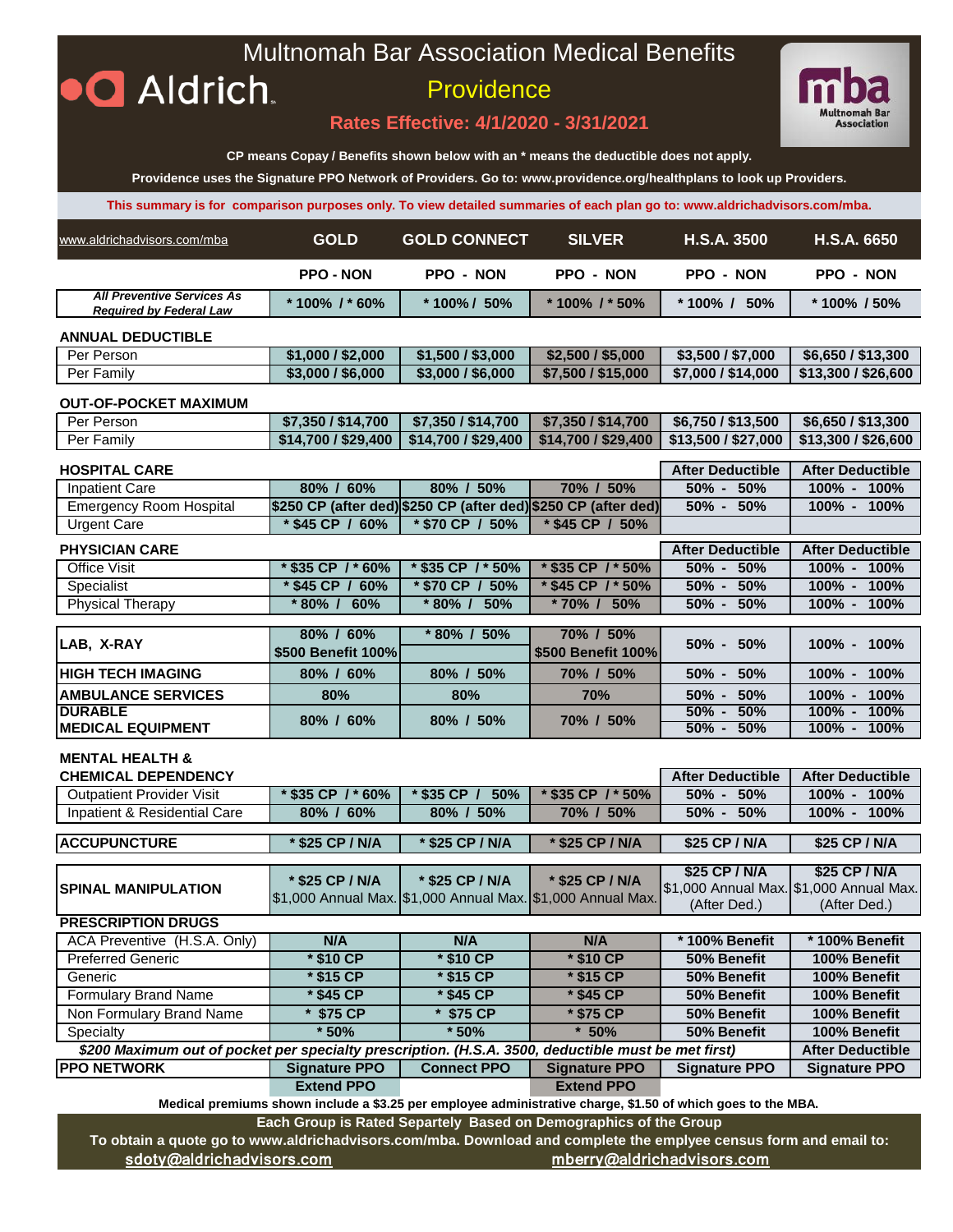|                                                                     |                                        | <b>Multnomah Bar Association Medical Benefits</b>                                                                                                                                                           |             |
|---------------------------------------------------------------------|----------------------------------------|-------------------------------------------------------------------------------------------------------------------------------------------------------------------------------------------------------------|-------------|
|                                                                     |                                        | <b>O Aldrich</b> Providence Extended PPO Network                                                                                                                                                            |             |
|                                                                     |                                        | Rates Effective: 4/1/2020 - 3/31/2021                                                                                                                                                                       | Association |
|                                                                     |                                        | CP means Copay / Benefits shown below with an * means the deductible does not apply.<br>Providence uses the Signature PPO Network of Providers. Go to: www.providence.org/healthplans to look up Providers. |             |
|                                                                     |                                        | This summary is for comparison purposes only. To view detailed summaries of each plan go to: www.aldrichadvisors.com/mba.                                                                                   |             |
| www.aldrichadvisors.com/mba                                         | <b>GOLD</b>                            | <b>SILVER</b>                                                                                                                                                                                               |             |
|                                                                     | <b>PPO - NON</b>                       | PPO - NON                                                                                                                                                                                                   |             |
| <b>All Preventive Services As</b><br><b>Required by Federal Law</b> | $*$ 100% / $*$ 60%                     | * 100% / * 50%                                                                                                                                                                                              |             |
| <b>ANNUAL DEDUCTIBLE</b>                                            |                                        |                                                                                                                                                                                                             |             |
| Per Person                                                          | \$1,000 / \$2,000                      | \$2,500 / \$5,000                                                                                                                                                                                           |             |
| Per Family                                                          | \$3,000 / \$6,000                      | \$7,500 / \$15,000                                                                                                                                                                                          |             |
| <b>OUT-OF-POCKET MAXIMUM</b>                                        |                                        |                                                                                                                                                                                                             |             |
| Per Person                                                          | \$7,350 / \$14,700                     | \$7,350 / \$14,700                                                                                                                                                                                          |             |
| Per Family                                                          | \$14,700 / \$29,400                    | \$14,700 / \$29,400                                                                                                                                                                                         |             |
|                                                                     |                                        |                                                                                                                                                                                                             |             |
| <b>HOSPITAL CARE</b>                                                |                                        |                                                                                                                                                                                                             |             |
| <b>Inpatient Care</b><br><b>Emergency Room Hospital</b>             | 80% / 60%<br>\$250 CP (after ded)      | 70% / 50%<br>\$250 CP (after ded)                                                                                                                                                                           |             |
| <b>Urgent Care</b>                                                  | * \$45 CP / 60%                        | * \$45 CP / 50%                                                                                                                                                                                             |             |
|                                                                     |                                        |                                                                                                                                                                                                             |             |
| <b>PHYSICIAN CARE</b>                                               |                                        |                                                                                                                                                                                                             |             |
| <b>Office Visit</b><br>Specialist                                   | * \$35 CP / * 60%<br>* \$45 CP / 60%   | * \$35 CP / * 50%<br>* \$45 CP / * 50%                                                                                                                                                                      |             |
| <b>Physical Therapy</b>                                             | $*80\%$ / 60%                          | * 70% / 50%                                                                                                                                                                                                 |             |
|                                                                     |                                        |                                                                                                                                                                                                             |             |
| LAB, X-RAY                                                          | 80% / 60%                              | 70% / 50%                                                                                                                                                                                                   |             |
|                                                                     | \$500 Benefit 100%                     | \$500 Benefit 100%                                                                                                                                                                                          |             |
| <b>HIGH TECH IMAGING</b>                                            | 80% / 60%                              | 70% / 50%                                                                                                                                                                                                   |             |
| <b>AMBULANCE SERVICES</b>                                           | 80%                                    | 70%                                                                                                                                                                                                         |             |
| <b>DURABLE</b><br><b>MEDICAL EQUIPMENT</b>                          | 80% / 60%                              | 70% / 50%                                                                                                                                                                                                   |             |
|                                                                     |                                        |                                                                                                                                                                                                             |             |
| <b>MENTAL HEALTH &amp;</b><br><b>CHEMICAL DEPENDENCY</b>            |                                        |                                                                                                                                                                                                             |             |
| <b>Outpatient Provider Visit</b>                                    | * \$35 CP / * 60%                      | * \$35 CP / * 50%                                                                                                                                                                                           |             |
| Inpatient & Residential Care                                        | 80% / 60%                              | 70% / 50%                                                                                                                                                                                                   |             |
|                                                                     |                                        |                                                                                                                                                                                                             |             |
| <b>ACCUPUNCTURE</b>                                                 | * \$25 CP / N/A                        | * \$25 CP / N/A                                                                                                                                                                                             |             |
| <b>SPINAL MANIPULATION</b>                                          | * \$25 CP / N/A<br>\$1,000 Annual Max. | * \$25 CP / N/A<br>\$1,000 Annual Max.                                                                                                                                                                      |             |
| <b>PRESCRIPTION DRUGS</b>                                           |                                        |                                                                                                                                                                                                             |             |
| ACA Preventive (H.S.A. Only)                                        | N/A                                    | N/A                                                                                                                                                                                                         |             |
| <b>Preferred Generic</b>                                            | * \$10 CP                              | * \$10 CP                                                                                                                                                                                                   |             |
| Generic                                                             | * \$15 CP                              | * \$15 CP                                                                                                                                                                                                   |             |
| <b>Formulary Brand Name</b><br>Non Formulary Brand Name             | * \$45 CP<br>* \$75 CP                 | * \$45 CP<br>* \$75 CP                                                                                                                                                                                      |             |
| Specialty                                                           | $*50%$                                 | $* 50\%$                                                                                                                                                                                                    |             |
|                                                                     |                                        | \$200 Maximum out of pocket per specialty prescription. (H.S.A. 3500, deductible must be met first)                                                                                                         |             |

**PPO NETWORK Extend PPO Extend PPO Each Group is Rated Separtely Based on Demographics of the Group**

**To obtain a quote go to www.aldrichadvisors.com/mba. Download and complete the emplyee census form and email to:** [sdoty@aldrichadvis](mailto:sdoty@aldrichadvisors.com)ors.com [mberry@aldric](mailto:mberry@aldrichadvisors.com)hadvisors.com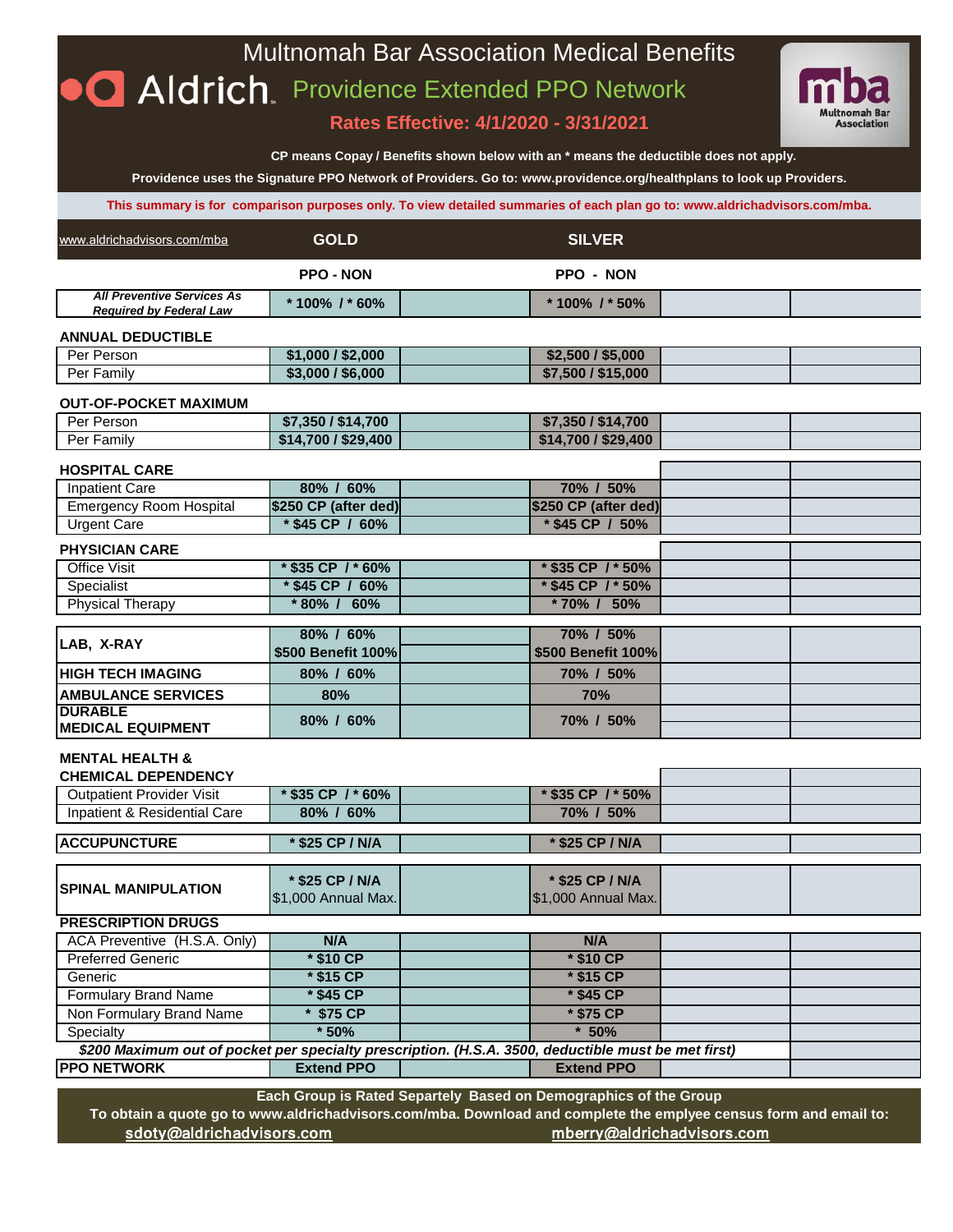### Multnomah Bar Association Medical Benefits **O** Aldrich. **KAISER**



### Rates Effective: 4/1/2020 - 3/31/2021

**CP means Copay / Benefits shown below with an \* means the deductible does not apply.**

**Deductible is based on a calendar year. Deductible does not apply to benefits with \* .**

**Out-of-Pocket Maximum is based on a calendar year - Deductble, Copays and Coinsurance All Apply.**

**This summary is for comparison purposes only. To view detailed summaries of each plan go to: www.aldrichadvisors.com/mba.**

| www.aldrichadvisors.com/mba                                         | <b>GOLD</b>                             | <b>GOLD PPO</b>                                                                                                  | <b>SILVER</b>                           | <b>BRONZE</b>                   | <b>BRONZE H.S.A.</b>   |
|---------------------------------------------------------------------|-----------------------------------------|------------------------------------------------------------------------------------------------------------------|-----------------------------------------|---------------------------------|------------------------|
| <b>PREVENTIVE &amp; WELLNESS</b>                                    | <b>Kaiser Only</b>                      | Kaiser - PPO - Other                                                                                             | <b>Kaiser Only</b>                      | <b>Kaiser Only</b>              | <b>Kaiser Only</b>     |
| <b>All Preventive Services As</b><br><b>Required by Federal Law</b> | * 100% / Not Cov.                       | * 100% / 70% / 60%                                                                                               |                                         | 100% / Not Cov. 100% / Not Cov. | * 100% / Not Cov.      |
| <b>ANNUAL DEDUCTIBLE</b>                                            |                                         |                                                                                                                  |                                         |                                 |                        |
| Per Person                                                          | \$1,000                                 | \$1,000 / \$2,000 / \$3,000                                                                                      | \$1,500                                 | \$3,000                         | \$5,000                |
| Per Family                                                          | \$3,000                                 | \$3,000 / \$6,000 / \$9,000                                                                                      | \$4,500                                 | \$9,000                         | \$10,000               |
| <b>OUT OF POCKET MAXIMUM</b>                                        |                                         |                                                                                                                  |                                         |                                 |                        |
| Per Person                                                          | \$4,000                                 | \$4,000 / \$6,000 / \$7,500                                                                                      | \$5,350                                 | \$7,350                         | \$6,750                |
| Per Family                                                          | \$12,000                                | \$8,000 / \$12,000 / \$15,000                                                                                    | \$10,700                                | \$14,700                        | \$13,500               |
| <b>HOSPITAL CARE</b>                                                |                                         |                                                                                                                  |                                         |                                 |                        |
| <b>Inpatient Care</b>                                               | 80%                                     | 80% / 70% / 60%                                                                                                  | 80%                                     | 80%                             | 50%                    |
| <b>Emergency Room Hospital</b>                                      | 80%                                     | \$200 CP                                                                                                         | 80%                                     | 80%                             | 50%                    |
| <b>PHYSICIAN CARE</b>                                               |                                         |                                                                                                                  |                                         |                                 |                        |
| <b>Office Visit</b>                                                 | * \$25 CP                               | * \$25 CP / * \$35 CP / 60%                                                                                      | * \$25 CP                               | * \$30 CP                       | 50%                    |
| Specialist                                                          | * \$35 CP                               | * \$35 CP / * \$45 CP / 60%                                                                                      | * \$35 CP                               | * \$40 CP                       | 50%                    |
| Physical Therapy                                                    | * \$35 CP                               | * \$35 CP / 70% CP / 60%                                                                                         | * \$35 CP                               | * \$40 CP                       | 50%                    |
|                                                                     |                                         |                                                                                                                  |                                         |                                 |                        |
| LAB, X-RAY                                                          | * \$25 CP                               | * \$25 CP / * \$35 CP / 60%                                                                                      | * \$25 CP                               | * \$30 CP                       | 50%                    |
| <b>HIGH TECH IMAGING</b>                                            | * \$100 CP                              | * \$100 CP / 70% / 60%                                                                                           | * \$100 CP                              | * \$100 CP                      | 50%                    |
| <b>AMBULANCE SERVICES</b>                                           | 80%                                     | 80% (After Ded.)                                                                                                 | 80%                                     | 80%                             | 50%                    |
| <b>DURABLE MEDICAL EQUIP.</b>                                       | 80%                                     | 80% / 70% / 60%                                                                                                  | 80%                                     | 80%                             | 50%                    |
| <b>MENTAL HEALTH &amp;</b><br><b>CHEMICAL DEPENDENCY</b>            |                                         |                                                                                                                  |                                         |                                 |                        |
| <b>Outpatient Provider Visit</b>                                    | * \$25 CP                               | * \$25 CP / * \$35 CP / 60%                                                                                      | * \$25 CP                               | * \$30 CP                       | 50%                    |
| Inpatient & Residential Care                                        | 80%                                     | 80% / 70% / 60%                                                                                                  | 80%                                     | 80%                             | 50%                    |
| <b>ALTERNATIVE PROVIDERS</b>                                        | * \$20 CP \$1,500<br><b>Annual Max.</b> | * \$20 CP \$1,500 Annual<br>Max.                                                                                 | * \$20 CP \$1,500<br><b>Annual Max.</b> | N/C                             | N/A                    |
| <b>VISION</b>                                                       |                                         |                                                                                                                  |                                         |                                 |                        |
| Exam                                                                | * \$25 CP                               | * \$25 CP / * \$35 CP / 60%                                                                                      | * \$25 CP                               | * \$30 CP                       | 50%                    |
| Lenses & Frames                                                     | \$150 Allowance                         | \$150 Allowance                                                                                                  | \$150 Allowance                         | \$150 Allowance                 | \$150 Allowance        |
| <b>PRESCRIPTION DRUGS</b>                                           |                                         | Kaiser / Med Impact                                                                                              |                                         |                                 | (after deductible)     |
| Generic                                                             | * \$20 CP                               | * \$15 CP / * \$20 CP                                                                                            | * \$20 CP                               | * \$20 CP                       | \$15 CP                |
| <b>Formulary Brand Name</b>                                         | * \$40 CP                               | * \$30 CP / * \$40 CP                                                                                            | * \$40 CP                               | * \$40 CP                       | \$30 CP                |
| Non Formulary Brand Name                                            | * \$60 CP                               | * \$50 CP / * 60 CP                                                                                              | * \$60 CP                               | $*$ \$60 CP                     | \$50 CP                |
| <b>NETWORK</b>                                                      | Kaiser/Portland Clinic                  | Kaiser/Prtld Clinic, First Choice   Kaiser/Portland Clinic   Kaiser/Portland Clinic                              |                                         |                                 | Kaiser/Portland Clinic |
|                                                                     |                                         | Medical premiums shown include a \$3.25 per employee administrative charge, \$1.50 of which goes to the MBA.     |                                         |                                 |                        |
|                                                                     |                                         | Each Group is Rated Separtely Based on Demographics of the Group                                                 |                                         |                                 |                        |
|                                                                     |                                         | To obtain a quote go to www.aldrichadvisors.com/mba. Download and complete the emplyee census form and email to: |                                         |                                 |                        |

[sdoty@aldrichadvis](mailto:sdoty@aldrichadvisors.com)ors.com [mberry@aldric](mailto:mberry@aldrichadvisors.com)hadvisors.com